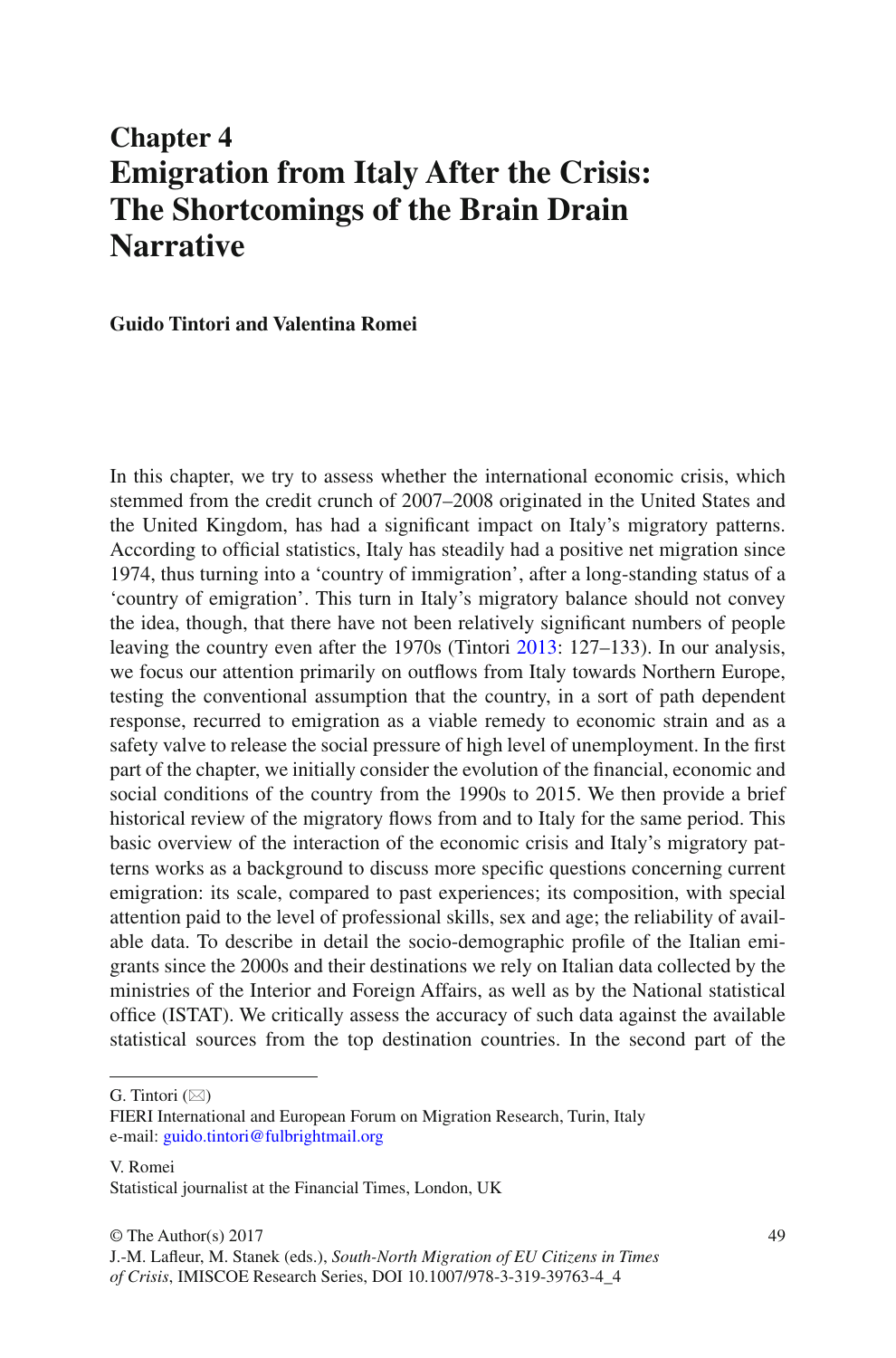chapter, we analyse both the public discourse on and the policy response to the most recent outflows. In particular, we look at how the political elites discursively framed the relationship between the crisis and the outflows and to what extent the most recent outflows intertwine with the latest labour market reforms. In conclusion, we fact-check whether the hegemonic narrative focusing on the 'brain drain' is consistent with the data on the human capital of those who have left and might leave.

# **4.1 A Quantitative Approach to Crisis-Induced Emigration from Italy**

#### *4.1.1 Current Economic and Social Situation*

 Since the 1990s, the Italian economy has been suffering from a long period of sluggish or no growth. After 2007, Italy faced a series of dip recessions, which resulted in a rapid deterioration of the quality of life of her population.

 The reasons behind the country's poor economic performance since the 1990s are numerous and controversial ranging from its public debt, a sclerotic bureaucracy, low productivity rates and falling competitiveness – mainly linked to relatively high unit labour costs, excessive regulation, lack of R&D spending, an excess of small sized businesses -, political instability, inefficiency, corruption and uncompetitive marketable services (Ciocca 2007: Ch. 12  $\&$  13). The 2008 international crisis, therefore, hit Italy in a peculiar way, compared to other Eurozone countries, making recovery less a question of cutting expenses and bailing out the financial and bank system, than a demand for far-reaching structural reforms of the public sector and the business environment (Ciocca 2010). The international crisis of 2008 aggravated, if anything, the political and economic instability Italy has been struggling with since the early 1990s.

 While all the Eurozone had a double digit growth in the last 15 years, the Italian economy did not grow at all. It grew very slowly even in the first half of 2000 when the Spanish economy, for example, rose by 17 %. After the crisis, even though Italy avoided any bank bailouts and the direct intervention of the European Commission (EC), the European Central Bank (ECB) and the International Monetary Fund (IMF) – the so-called 'Troika'— the country's recovery has been very weak. Compared to the same period in 2008, Italy's economy still shrank the most among both core countries – France, the UK and Germany – and some peripheral countries, including Spain, in the second quarter of 2015. Italy's was the only one to contract in 2014 among major European economies, and in the first half of 2015 it grew at half the speed of the average of the Eurozone. In the 2 years to the second quarter of 2015 the Italian GDP rose by a meagre 0.4 %, while the UK gained 5.7 %. Whatever the main reasons of "steady and prolonged decline in growth" (Tiffin [2013 :](#page-15-0) 3) the consequences included lost of employment, productivity, output, savings, impoverishment of its population and lack of confidence.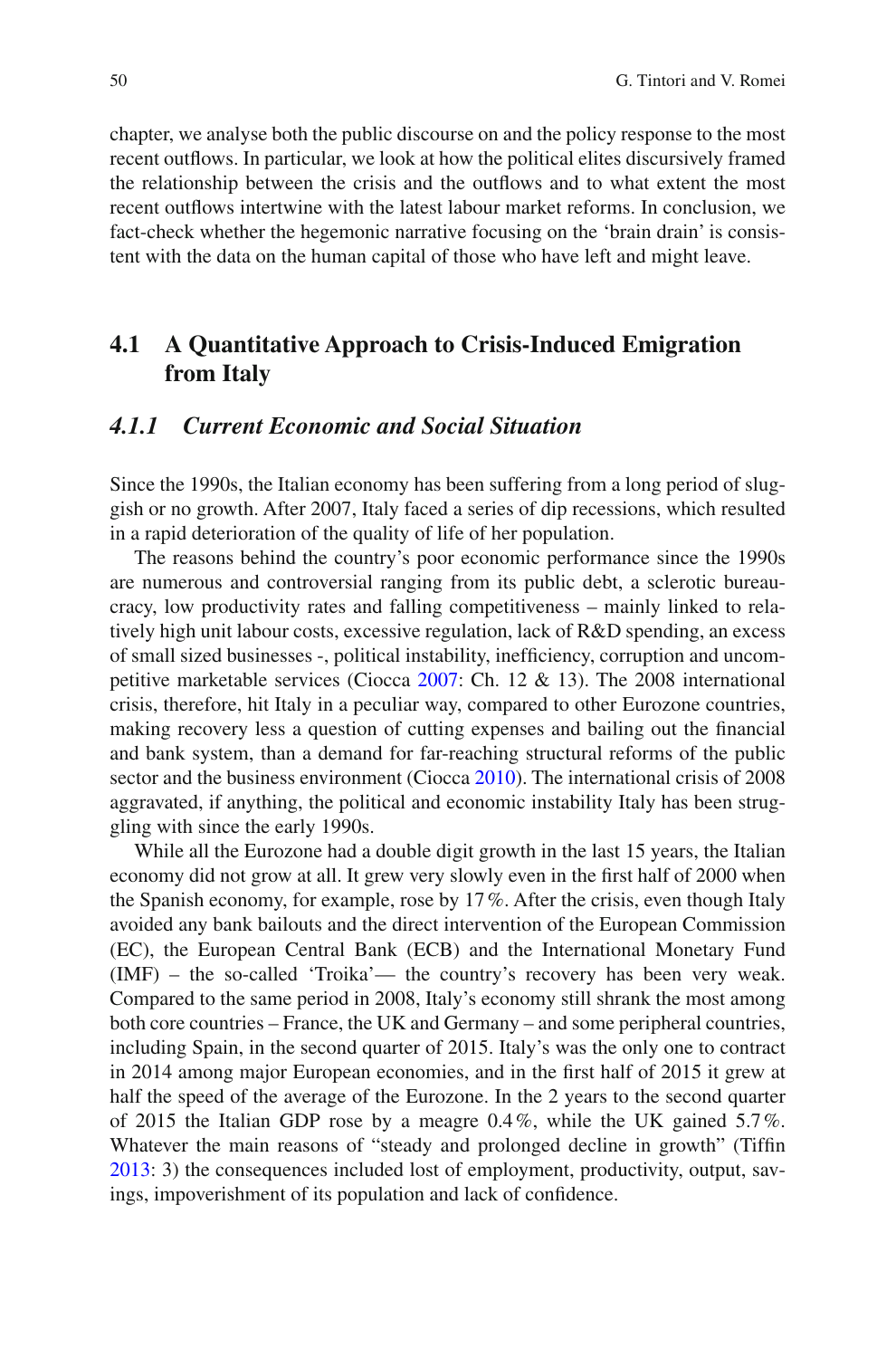Unemployment levels started to slowly decline in 2015 but, at just below 12 % of the population, they still are close to the all-time high since the 1960s. Both the EC and the IMF forecast the level to remain above the country long-term average until 2020. In Italy the level of unemployment is still much lower than in other Southern European countries – in Spain and Greece it varies between  $22\%$  and  $25\%$  – but it also hides a more general deterioration of the labour market (Ballestrero [2012 ;](#page-14-0) Carinci  $2012$ ). As in Italy it is relatively difficult to dismiss employees, especially in the public sector, there has been an increase of poor quality employment and unemployment among the most vulnerable groups, like the youth. According to Eurostat (2015) Italy's youth unemployment reached 41  $\%$  in August 2015, the third largest in the Eurozone after Greece (48 %) and Spain (49 %). Both youth and total unemployment rates are higher among the female population. The crisis resulted in a narrowing of the gender gap in employment rates among all advanced countries. In Italy, this kind of convergence takes place at a slower pace, in that a higher proportion of women in working age were inactive, mainly because of a lack of job opportunities and rewarding careers. This is particularly worrying, as according to OECD nearly half of the Italian female population (45 %) is inactive, the third largest proportion after Turkey and Mexico. The same source shows that Italy has the second largest proportion among advanced countries after Chile for marginally attached workers, i.e. people not in the labour force because they were too discouraged to look for jobs, but willing and available to work. It also ranks third among advanced economies after Spain and the Slovak Republic for proportion of people that are working part-time because they could not find a full time job.

 Over 25 % of total employees in Italy are self-employed, the second highest proportion in Western Europe after Greece. The figure is, to some extent, inflated by the fact that many self-employed are de facto working full time for a different employer, since there is a lower tax wedge for independent contractors. Still, self-employment can also be seen as a survival strategy for those who cannot find any other means of earning an income. Those who do find jobs are employed with largely precarious contracts. According to the OECD more than half of the youth (15–24 years old) were in temporary contracts in 2014. Despite the current government's claims on the positive impact of the recently approved "jobs act", only one third of the new contracts registered between January and July 2015 were permanent.<sup>1</sup> On the other side, those that are unemployed tend to be so for a long period with the risk of having rising difficulties in re-entering the labour market. Nearly  $60\%$  of the unemployed in Italy have been so for more than 1 year, the fifth largest among OECD countries and a rapid rise from 49 % before the crisis.

 The result is that real disposable income has been rapidly deteriorating and it is now at lower levels than in the early 1990s, while it is over 60 % higher in the Eurozone. The deterioration of the labour market, in fact, is much more evident from data on poverty rather than from unemployment rates. According to Eurostat,

<sup>1</sup> Source: [http://www.inps.it/bussola/VisualizzaDOC.aspx?sVirtualURL=/docallegati/DatiEBilanci](http://www.inps.it/bussola/VisualizzaDOC.aspx?sVirtualURL=/docallegati/DatiEBilanci/osservatori/Documents/Osservatorio_Precariato_Gen-Lug2015.pdf&iIDDalPortale=10156) [/osservatori/Documents/Osservatorio\\_Precariato\\_Gen-Lug2015.pdf&iIDDalPortale=10156](http://www.inps.it/bussola/VisualizzaDOC.aspx?sVirtualURL=/docallegati/DatiEBilanci/osservatori/Documents/Osservatorio_Precariato_Gen-Lug2015.pdf&iIDDalPortale=10156) . Accessed 1 October 2015.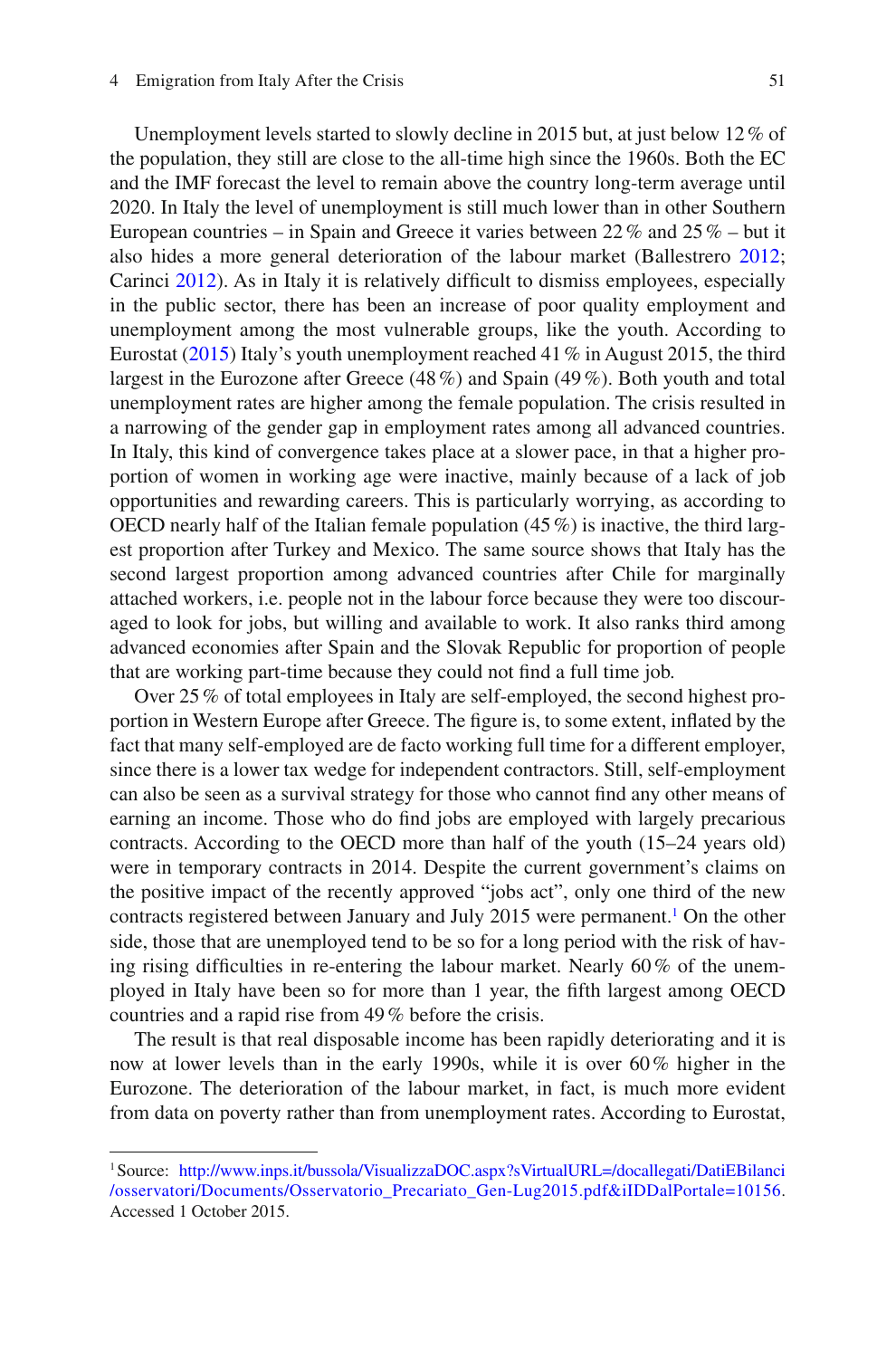the percentage of the population that is severely deprived is much higher in Italy than in other Western European countries (11.5 % in 2014 vs. 7.1 % in Spain and 5 % in France and Germany). The percentage declined from its peak at 14 % in 2012, but it's still double than the pre-crisis period (Eurostat [2013](#page-14-0) ).

## *4.1.2 Migratory Dynamics Before and During the Economic Crisis*

 Since the 2000s, Italy, together with Greece, Spain and the United Kingdom, has been one of the main immigrant-receiving countries in Europe (OECD [2011](#page-15-0): 403– 404). The international economic crisis has, of course, impacted on Italy's migratory dynamics. The country still attracts significant numbers of immigrants, mainly because the backbone of its productive system, made of small and medium enterprises, is in labour-intensive sectors, like fashion, agriculture and food. Italy thus continues to present a positive net migration, even though the gap between those who enter and those who leave the country every year has been shrinking, especially since 2011. Total immigration into the country, i.e. including Italian returnees, went from roughly 527,000 individuals at its peak in 2007 to almost 307,000 in 2013. Despite this decrease, yet official data show that the net international migration amounted to considerable +142,000 units in 2014, +182,000 in 2013 and +245,000 in 2012. On the other hand, total emigration, i.e. including foreigners leaving the country, for the same period has doubled, passing from nearly 51,000 in 2007 to over 139,000 in 2014 (ISTAT 2015, 2014).

 Focussing on Italian citizens only, there is a clear growing trend of Italian nationals moving their residency abroad. The 2014 and 2013 figures – respectively, 89,000 and  $82,000$  – are the highest in the last 10 years (ISTAT [2014](#page-15-0), [2015](#page-15-0)). The net migration of Italian citizens has been negative already for most of the 1990s and 2000s but since 2009 the gap is widening. Nonetheless, according to ISTAT, the number of Italian emigrants has not reached yet the levels of the 1970s.

 High rates of returns, a typical trait of historical emigration from Italy, are a feature of more recent emigration patterns too.<sup>2</sup> The numbers of Italians returning to their home country, though, are lower than they used to. For example, the nonforeign population that moved to Italy from abroad in 2012 was 20 % lower than in 2007. In the 5 years to 2012, 28,000 Italian nationals moved to Italy from Germany, the same number in the previous 5 years was over 51,000. Over the same period, Italians returning from Switzerland dropped from 24,000 to 13,000. According to Eurostat, in 2012 Italy had the smallest share of returning migrants among all European countries (excluding Cyprus and Luxemburg).

 The foreign population residing in Italy is increasingly leaving the country. Over 11,000 Romanians – the largest foreign-born national group in Italy – left the

<sup>2</sup> For a thorough discussion of past Italian emigrations – destinations, volumes, patterns (return or settlement) and political contexts – see (Tintori [2013](#page-15-0)).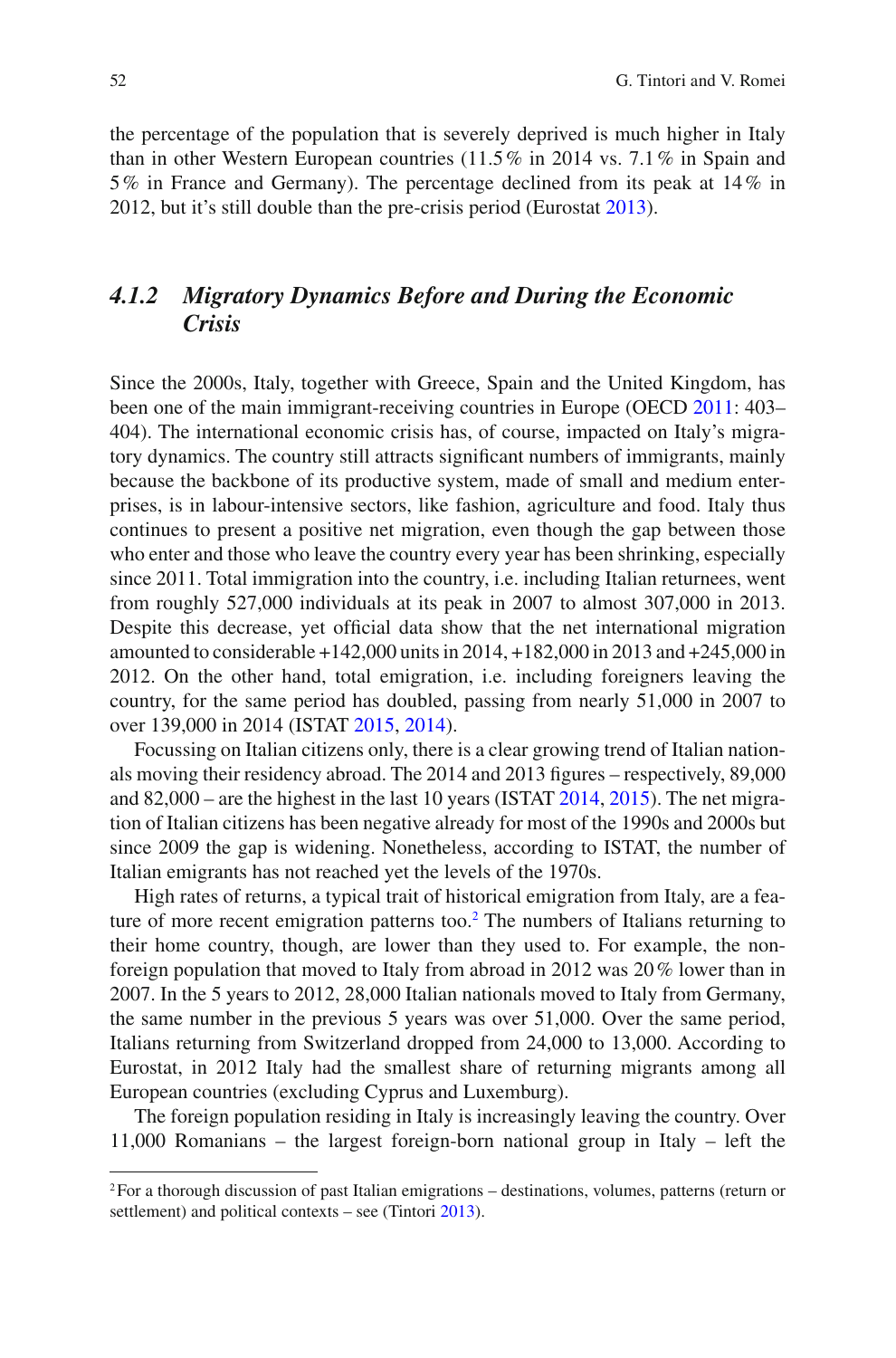country in 2013 together with nearly 2400 Moroccans and a similar number of Albanians. At the same time, the annual inflow of the same groups is declining. It needs also to be considered that documented immigrants leaving the country have no incentives – just as natives – to de-register as residents in Italy, since it would involve loosing some benefits there, such as access to welfare service and public health care. For example, while ISTAT counted about 1500 Albanians leaving Italy in 2011, the Albanian statistics registered nearly 7000 Albanian returnees from Italy for the same year. The explanation in the mismatch of the two data, apart from possible differences in collecting them, lies also in the above-mentioned reason.

#### *4.1.3 Main Trends in the Current Emigration*

 As everyone who has familiarity with the collection of data on international mobility knows, it is difficult to say exactly how many people are leaving or entering Italy every year. Undocumented immigration is a known problem, but undetected emigration is also an issue. Italians living abroad have a legal obligation to register in the AIRE (Registry of the Italian citizens residing abroad) at consulates, provided they have the intention of staying in that country for at least 12 month. There are no real incentives to register, since failure to comply with the law is not sanctioned and, once registered into the AIRE, the citizens lose a series of benefits in the home country, such as their access to the health service of their region of last residence, to name one. In addition, most people might not know for how long they are going to stay abroad, especially when they move to another EU member state with temporary contracts or as jobseekers. Therefore, Italians abroad register only when they are in need of a service from the consulate, typically, after quite some time. Therefore, AIRE figures are, on the one hand, very likely to underestimate the presence of Italian workers abroad, especially when their stay is temporary. Despite that, the most recent data of the AIRE show that the stock of citizens officially residing abroad has increased impressively in the last decade and totalled more than 4.5 million nationals at the end of 2014 (see Fig. [4.1](#page-5-0) ). Yet, according to AIRE data less than one in four Italian residents abroad is aged between 18 and 34; a proportion that has remained unchanged from before the crisis. Once again, AIRE figures prove they are not a useful source to understand current outflows from Italy, since they include not only people who emigrated a long time ago, people born to Italian parents abroad, but most of all sizeable amounts of people who were born outside Italy and obtained citizenship by descent. According to the latest available data, in fact, between 1998 and 2010 at least 1,003,403 individuals got Italian citizenship by descent at Italian consulates abroad and were automatically added to the AIRE registry. 73.3 % of the total new Italian/EU passports were released in Latin American countries (Tintori [2009](#page-15-0), [2012](#page-15-0)).

 At the same time, the ISTAT data too, based on the changes of residence administrative source, under-estimate the real-time emigration flows, since they detect only the individuals that officially move their abode overseas. However, they still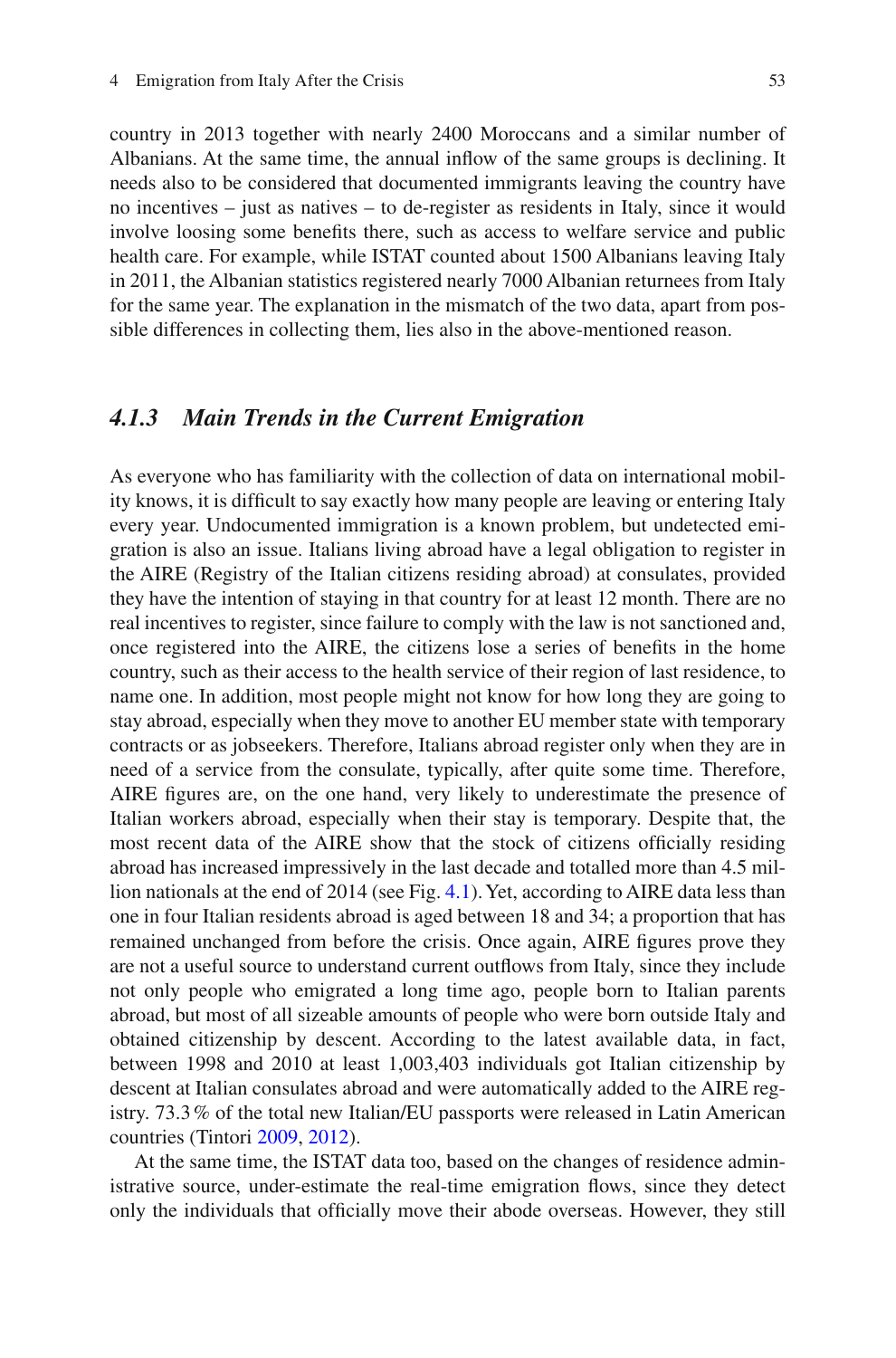<span id="page-5-0"></span>

 **Fig. 4.1** Italian residents abroad 2006–2013 (Source: AIRE)

seem to be the best Italian source available to grasp the trends in current emigration. According to ISTAT, over 320,000 people left Italy between 2009 and 2012, 40 % more than the previous 4 years. Contrary to the conventional wisdom that holds that almost exclusively southerners contributed to Italian emigration, the majority of the recent emigrants came from the northern regions of Italy. In absolute terms, the largest flow of nationals emigrating from Italy in 2012 was to Germany, Switzerland, the UK and France. In 2013, for the first time the UK took over as the most favoured destination, followed by Germany, Switzerland and France. The data on the 2014 flows confirm the UK as a booming destination (see also Chap.  $10$ ). The average age was around 34 years old and there was a prevalence of males (57.6 %) over females (ISTAT 2014). The percentage of graduates on the emigrant population above  $25$ years of age has increased from 11.9 % in 2002 to 30.6 % in 2013. The increase of graduates among the emigrants is somehow expected, given the high competition for jobs in the international labour market, especially in the destination countries privileged by Italian graduates. The top five countries that attracted the highest percentage of highly educated Italians were, in 2013, the US  $(35\%)$ , UK  $(33.9\%)$ , Brazil (32.2%), Switzerland (30.7%), Spain (30.3%). There is therefore a growing trend of graduates leaving the country, but the share is still by far a minority of the emigrant population. In the second part of the chapter, we will analyse better whether Italy is currently affected by a "brain drain" or not (Table [4.1](#page-6-0)).

#### **4.1.3.1 Main Destination Countries**

As showed, according to ISTAT, the largest flow of nationals emigrating from Italy in 2013 was to the UK (almost 14,000) followed by Germany (11,400), Switzerland and France (around 8000–9000 to each country). In all those countries, between 2010 and 2013, the rise of emigration flow from Italy was the fastest since the mid-1990s. Once again, data should be taken as a source to grasp the magnitude or trends of current emigration, not as a source of precise information. Looking at destination countries' data, therefore, might help, but even in this case we should put the data in perspective.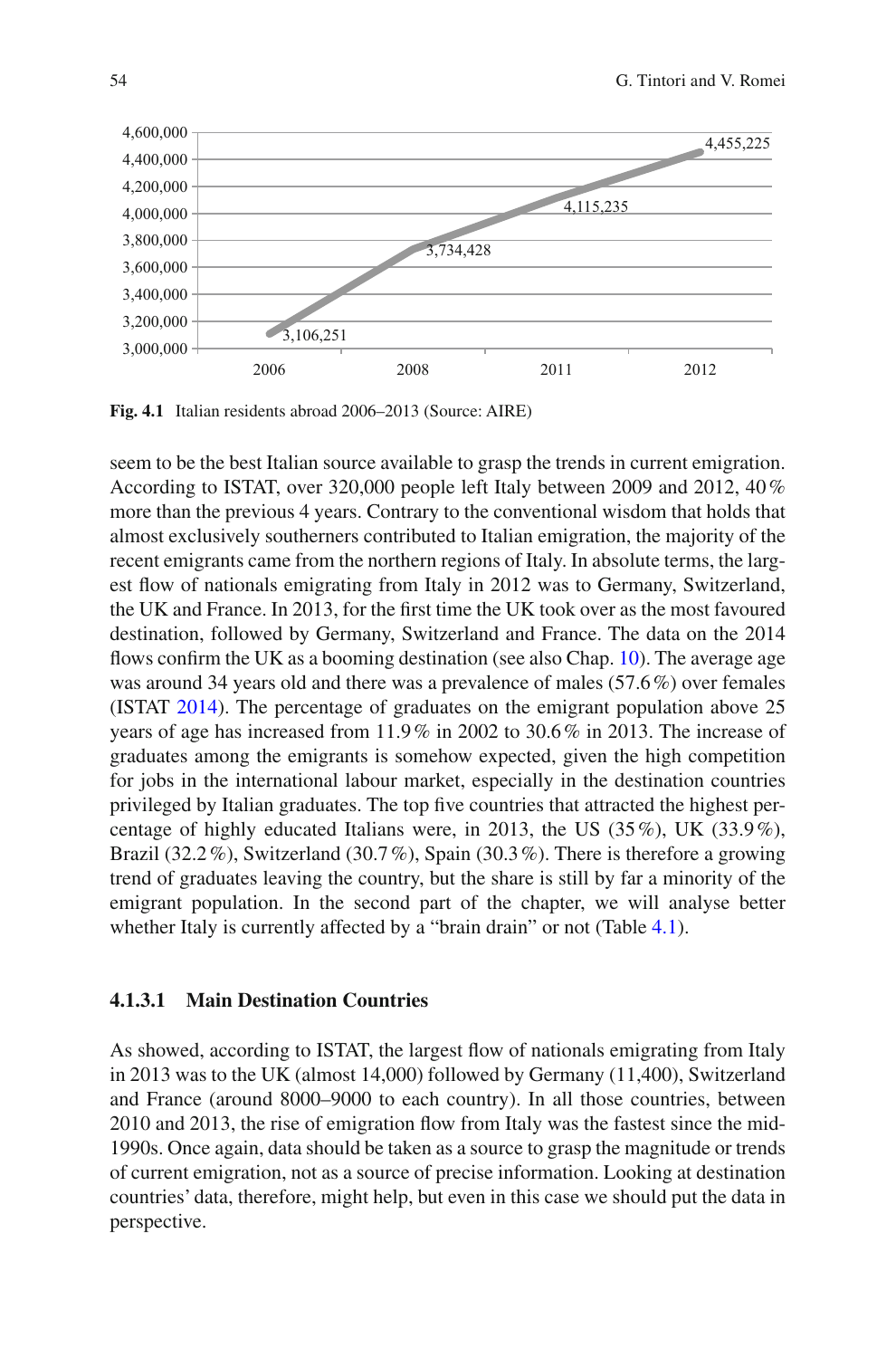|      | Resident population<br>$(15-64)$ | Italian emigrants $(25-64)$        |                            |                 |
|------|----------------------------------|------------------------------------|----------------------------|-----------------|
|      | Tertiary $(\% )$                 | Primary/lower<br>secondary $(\% )$ | Secondary/higher<br>$(\%)$ | Tertiary $(\%)$ |
| 2002 | 8.6                              | 51                                 | 37.1                       | 11.9            |
| 2003 | 9.1                              | 51.4                               | 36.8                       | 11.8            |
| 2004 | 10                               | 56.4                               | 31.4                       | 12.2            |
| 2005 | 10.7                             | 51.5                               | 31.1                       | 17.4            |
| 2006 | 11.4                             | 50.4                               | 29                         | 20.6            |
| 2007 | 12                               | 41.7                               | 33.2                       | 25.1            |
| 2008 | 12.7                             | 40.6                               | 33.5                       | 25.9            |
| 2009 | 12.8                             | 42.6                               | 33.6                       | 23.8            |
| 2010 | 13                               | 38.3                               | 34.8                       | 26.9            |
| 2011 | 13.1                             | 37.9                               | 34.5                       | 27.6            |
| 2012 | 13.8                             | 36                                 | 36.4                       | 27.6            |
| 2013 | 14.4                             | 34.6                               | 34.8                       | 30.6            |

<span id="page-6-0"></span> **Table 4.1** % of Italian resident population (15–64) and emigrants (25–64) by educational attainment, 2002–2013

Source: ISTAT and Eurostat

 For example, if we look at the UK (see Chap. [10\)](http://dx.doi.org/10.1007/978-3-319-39763-4_10), according to the AIRE about 16,000 Italians registered through the local consulates in 2013, but if we consider how many Italians obtained a national insurance number (NIN) in the same year, a mandatory document that allows to work in the UK, then the figure rises to about 44,000. In 2013 the numbers of NIN allocated to Italians was 66 % higher than in the previous year, the largest increase since data is available. The annual inflow of registration is four times higher than its pre-crisis levels. Over 80 % of the Italian that were allocated a NIN in 2013 were below 34 years old. Forty-two percent were aged between 18 and 24, The NIN data, though, incorporate also Italians only by passport, that never actually lived in Italy, mostly Latin Americans of Italian descent that use the Italian nationality to enter the EU labour market freely (Tintori [2011 \)](#page-15-0). According to the UK census of 2011, in fact, nearly 10 % of the UK residents holding an Italian passport were born in Latin America. Moreover, the NIN registration is mandatory for temporary and seasonal work too and it is valid for life. Therefore the numbers cannot be used to assume the actual stock of Italians living in the UK and do not tell us much about the length of their stay. On the other side, the NIN registrations do not include Italian people that are not working in the country and yet live there.

 In Germany the stock of Italians increased in 2013 at its fastest rate since the 1970s. Over 80 % of Italians (excluding students) living in Germany in 2012 had a degree in secondary/higher education. According to Swiss national statistics the inflow of Italian immigrants was at its peak in 1983, when it reached 12,000 people, it was below 7000 people per year in the decade to 2006, but then it jumped again and reached a record high in 2013 with over 13,000 Italian immigrants. This means that nearly 80,000 Italians officially entered Switzerland with a status of permanent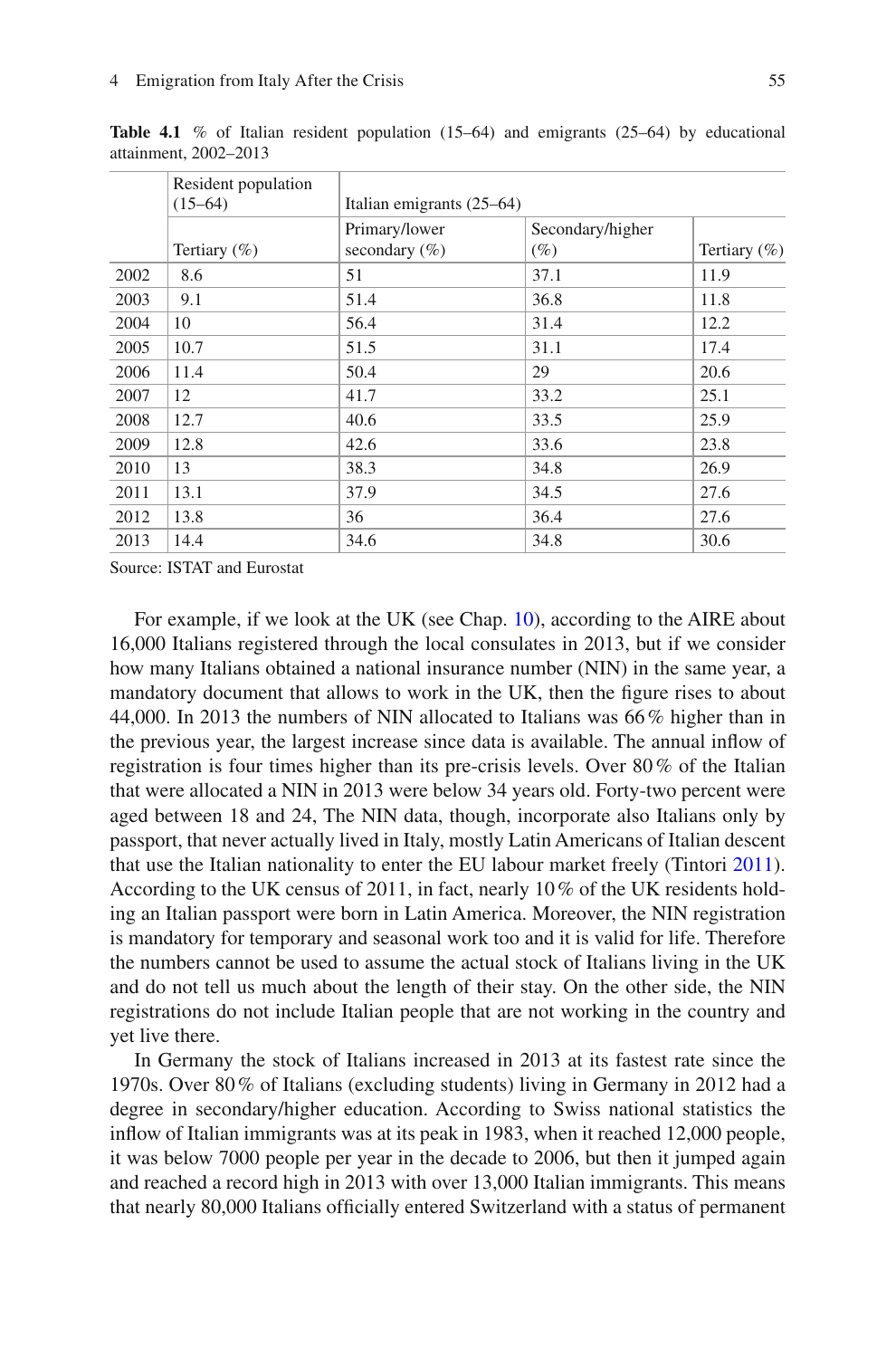resident in the 7 years to 2013 compared to half that size in the previous 7 years. To these figures, we should also add at least  $60,000$  so-called *'frontalieri'* – Italian cross-border workers – who every weekday commute for work between the two countries. Even if we look at less favoured destination countries, Italian emigration appears to be on the rise. In Austria, immigration from Italy grew a 35 % in 2012 over the previous year, the fastest rate since consistent data were made available in 2002. The share of Italian immigrants aged 15–29 years old increased by 6 % points to 49 % between 2008 and 2013. In the Netherlands there is a similar rise of Italian immigration during the years of the crisis, especially of young people. Immigration data from other countries confirm the described trend too (Table 4.2).

 An interesting exception is Belgium. Belgium recorded a long-term decline in Italian immigration that has not stopped during the years of the crisis, even if it is slightly milder. This is the result of two factors: a reduction in the influx of Italians since the  $1980s$  – the net Italian migration flow is currently about even; and rising numbers of acquisition of Belgian nationality, which is automatic to third generation children. Despite the decline, though, Italians – together with the French – are still the largest foreign population in Belgium with over 150,000 individuals (Vause 2013; see Chap. [7\)](http://dx.doi.org/10.1007/978-3-319-39763-4_7).

|      |             |        | Stock of<br>permanent |        | Stock of |        |             |        |
|------|-------------|--------|-----------------------|--------|----------|--------|-------------|--------|
|      | Stock of    | Annual | Italian               | Annual | Italians | Annual | Stock of    | Annual |
|      | Italians in | $\%$   | resident in           | $\%$   | in       | $\%$   | Italians in | $\%$   |
|      | Germany     | change | Switzerland           | change | Austria  | change | Belgium     | change |
| 2001 | 616,282     |        | 313,976               | $-1.8$ |          |        | 195,586     |        |
| 2002 | 609,784     | $-1.1$ | 308,255               | $-1.8$ | 1364     |        | 190,792     | $-2.5$ |
| 2003 | 601,258     | $-1.4$ | 303,770               | $-1.5$ | 1461     | 7.1    | 187,021     | $-2.0$ |
| 2004 | 548,194     | $-8.8$ | 300,214               | $-1.2$ | 1402     | $-4.0$ | 183,021     | $-2.1$ |
| 2005 | 540,810     | $-1.3$ | 296,392               | $-1.3$ | 1380     | $-1.6$ | 179,015     | $-2.2$ |
| 2006 | 534,657     | $-1.1$ | 291,684               | $-1.6$ | 1467     | 6.3    | 175,498     | $-2.0$ |
| 2007 | 528,318     | $-1.2$ | 289,589               | $-0.7$ | 1713     | 16.8   | 171,918     | $-2.0$ |
| 2008 | 523,162     | $-1.0$ | 290,020               | 0.1    | 1842     | 7.5    | 169,027     | $-1.7$ |
| 2009 | 517,474     | $-1.1$ | 289,111               | $-0.3$ | 1955     | 6.1    | 166,956     | $-1.2$ |
| 2010 | 517,546     | 0.0    | 289,125               | 0.0    | 2167     | 10.8   | 165,052     | $-1.1$ |
| 2011 | 520,159     | 0.5    | 290,546               | 0.5    | 2297     | 6.0    | 162,826     | $-1.3$ |
| 2012 | 529,417     | 1.8    | 294,359               | 1.3    | 3095     | 34.7   | 159,727     | $-1.9$ |
| 2013 | 552,943     | 4.4    | 301.254               | 2.3    |          |        | 157,426     | $-1.4$ |

 **Table 4.2** Stock and % annual change of Italian residents in Germany, Switzerland, Austria, Belgium, 2001–2013

Source: Statistical office of Germany, Switzerland, Austria and Belgium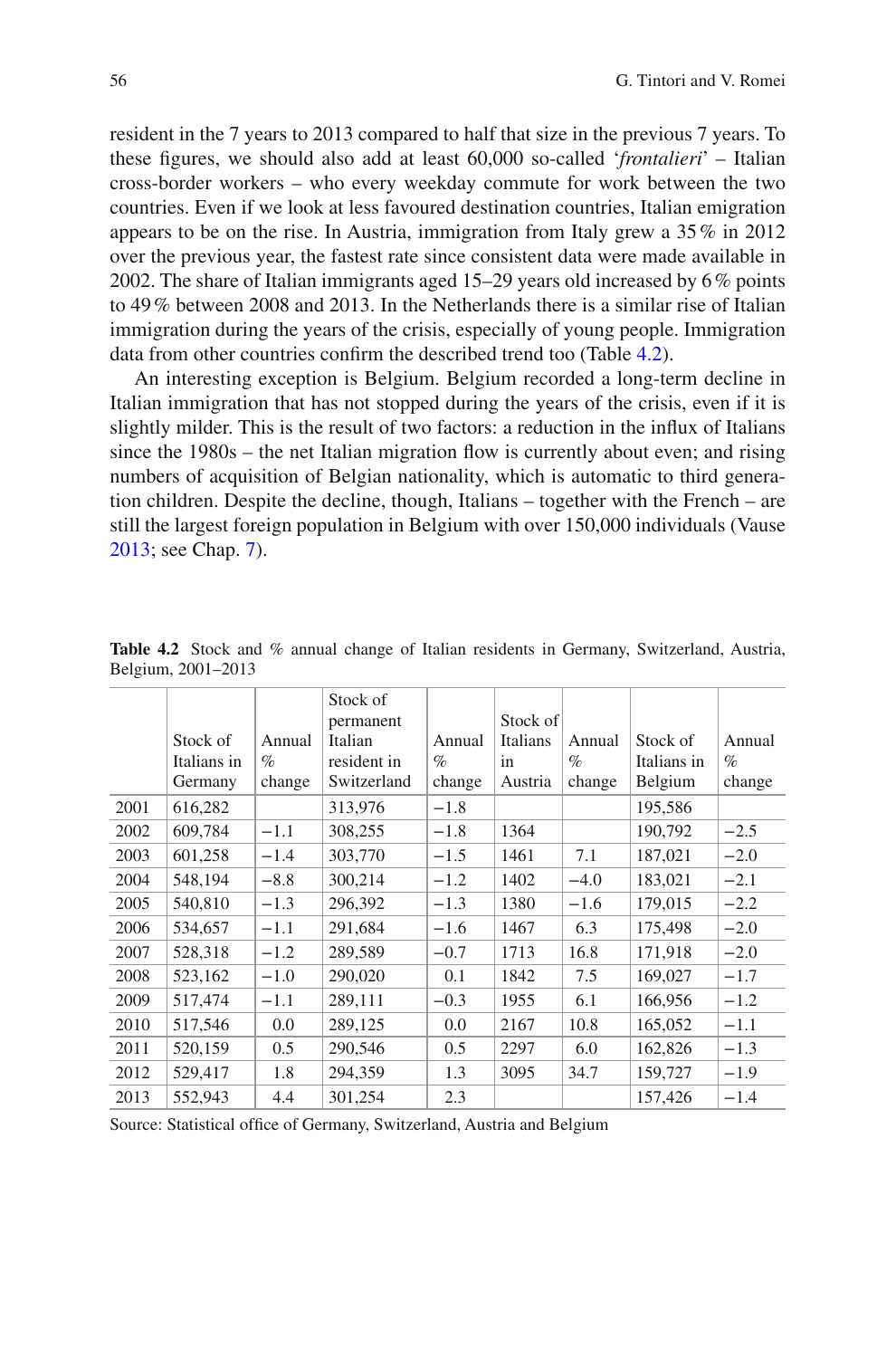### **4.2 Policies and Debates**

 The Italian State has traditionally looked at the emigrants and their descendants as commercial and economic outlets and a key instrument for promoting its political role in the international arena (Tintori 2013: 143–146). Even during the period of the so-called 'Great Emigration' at the turn of the twentieth century and again during the second wave of mass emigration after World War II, when Italians were leaving by the millions per decade, the concern about the 'haemorrhage' of economically active population was short-lived. It was quickly replaced by the argument that saw emigration as a safety valve to deal with unemployment and a prospect to establish 'colonies' of consumers of Italian products abroad. More ambitiously, the presence of an Italian diaspora was exploited to project the nation's prestige, economy and labour market internationally (Manzotti 1962; Choate [2008](#page-14-0); Tintori and Colucci [2015](#page-15-0)).

 In terms of policy response, the Italian State has historically displayed a high degree of activism in promoting tailor made measures for the citizens abroad and their descendants. Since the 1970s – to consider the post-war period only – the institutions involved ranged from local level administrations – e.g. *Regioni* and *Comuni* – to governmental departments – e.g. Ministry of Foreign Affairs, of Labour, of the Interior, of the Economy – and ad hoc created public agencies. Provisions varied between economic incentives to return, welfare and pension schemes provided directly abroad, training and educational programs, Italian language schools abroad, and climaxed in 2000–2001 with the adoption of the legislation on external voting that allocated 18 dedicated seats for the external citizens in representation of 4 global electoral macro-districts (Tintori [2013](#page-15-0):  $140-143$ ; Lafleur 2013: 78–87). In a context of continuity, it is therefore noteworthy to assess whether there has been a shift in the contents and intensity of the Italian State's activities dedicated to the citizens abroad since 2008, as a response to the increase in the outflows of the recent years.

#### *4.2.1 Public Discourse After the Crisis*

As the first section showed, between 1990 and 2014, with the exception of the 2002–2004 period, the net migration rate of Italian citizens has been negative. This means that, even though its dimension waxed and waned, emigration, already mainstreamed into the narrative of the nation, has not ceased to be a permanent trait of the Italian society, economy and culture. Three main interwoven public discourses dominated the debate regarding recent emigration.

The first, up to the crisis, was mainly proposed by some experts and academics and was quickly adopted in media representations and descriptive, mostly autobio-graphical essays (Altreitalie [2011](#page-14-0); Cucchiarato 2010; Soffici [2014](#page-15-0)). It described the recent migratory waves as the so-called *nuove mobilità* ("new mobility"), in order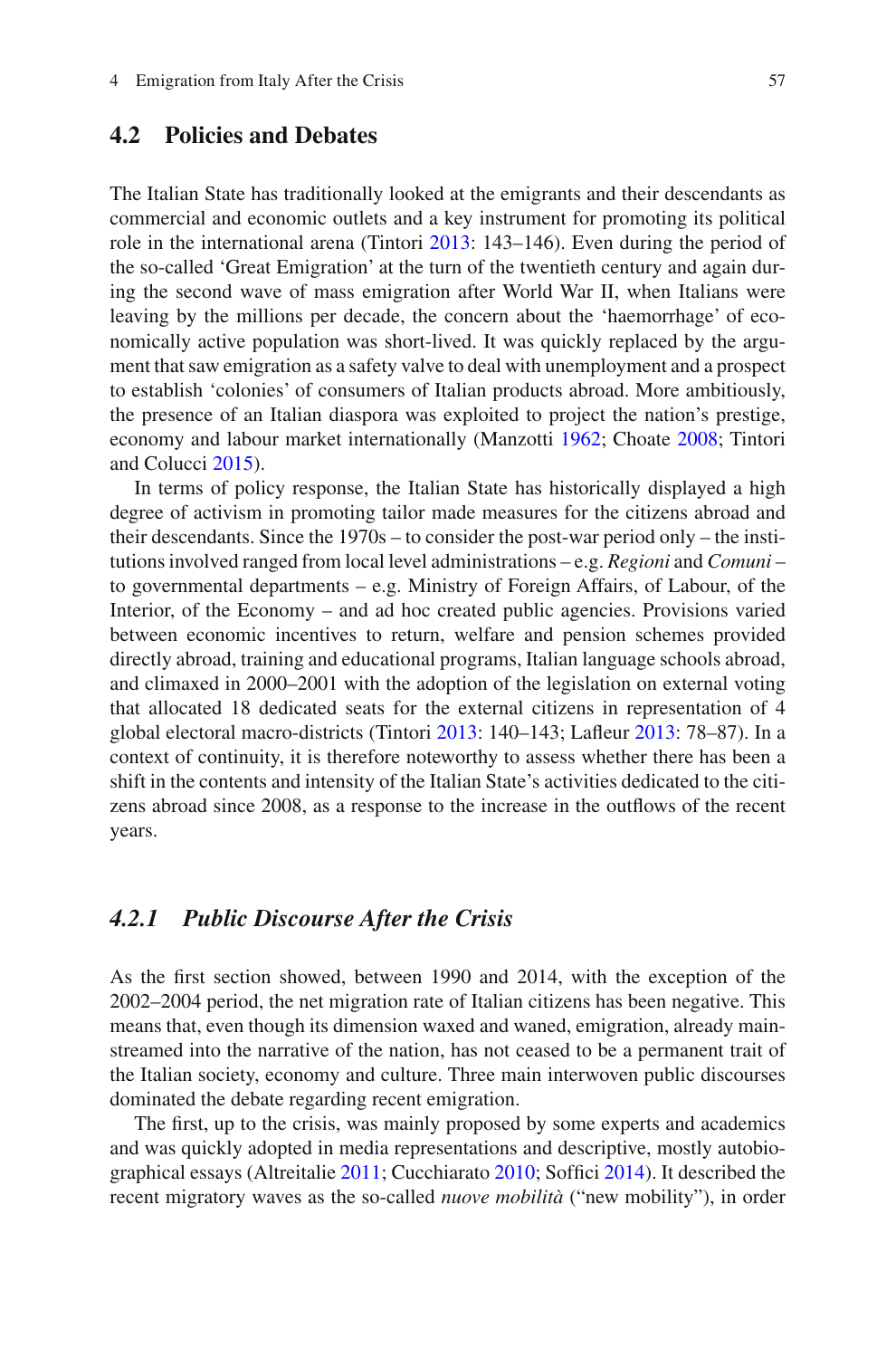to mark the distance from the mass emigration of the past, in that the latter featured humble, unskilled, poorly educated individuals and families forced to leave the country out of sheer misery, with nothing but cardboard suitcases, relying on the chain migration system to find a job at destination; while the former resonates much more with the population of the so-called "Eurostars" (Favell [2008](#page-14-0)), a generation of highly skilled and intensely mobile people who are equipped to roam between "Eurocities" and global capitals to make the best out of the "human face" of globalization (Favell et al. 2006).

 The second, prominent especially after the crisis and the growth in emigration rates, was a further development of the first with a note of pessimism added to it. It is still pivoted on the young and talented, the highly skilled, the graduates, the "best of Italy" (Tirabassi and Del Prà 2014), who would be forced – rather than choose – to leave the country in growing numbers, since Italy is ruled by the elderly and they are not offered anything but fixed-term contracts, unrewarding career-prospects, and peanuts-paid jobs. Members of the political elites contributed to this narrative through public statements that prompted nationwide discussions on the 'brain drain'. For example, in November 2009, Pier Luigi Celli, the dean of the Romebased private University LUISS, funded by the association of Italian entrepreneurs, published an open letter to his son on one of the leading newspapers, *La Repubblica* , in which he advised him to leave the country as soon as he graduated.<sup>3</sup> By the same token, Fabrizio Barca, then minister of Mario Monti's government, declared in 2012 that leaving the country was the right choice for young graduates, citing the example of two out of three of his sons that had started a career in Latin America and in the UK.<sup>4</sup> As a result, this explicit, almost exclusive focus on talent and emigration of graduates through the media, popular blogs<sup>5</sup> and the political elites, has popularized the phrase 'fuga dei cervelli' – the Italian equal for brain drain –, which is applied indiscriminately to every (relatively) young Italian who goes overseas, regardless of their qualification and occupation.

 This only partially true and extremely over-simplistic rendition of Italy's current mobility patterns, even in the academic realm, relies essentially on qualitative and human-centred empirical research that samples on the dependent variable. It does not delve into the actual data on the human capital of those who leave, their occupation, wage levels, type of job contracts, and length of stay abroad. As we have only started to demonstrate in the first part of the chapter, though, if there is enough evidence to state that the recent rise of emigration – especially that undetected by Italian official data – was significantly composed of young people, there are no solid

<sup>3</sup> Pier Luigi Celli, "Figlio mio, lascia questo Paese", *La Repubblica* , 30 November 2009. [http://](http://www.repubblica.it/2009/11/sezioni/scuola_e_universita/servizi/celli-lettera/celli-lettera/celli-lettera.html) [www.repubblica.it/2009/11/sezioni/scuola\\_e\\_universita/servizi/celli-lettera/celli-lettera/celli-let](http://www.repubblica.it/2009/11/sezioni/scuola_e_universita/servizi/celli-lettera/celli-lettera/celli-lettera.html)[tera.html](http://www.repubblica.it/2009/11/sezioni/scuola_e_universita/servizi/celli-lettera/celli-lettera/celli-lettera.html); last accessed 13 August 2014.

<sup>4</sup> "Barca: 'Fuga di cervelli? Se Italia non migliora è giusta'", *La Repubblica* , 16 April 2012, [http://](http://www.repubblica.it/scienze/2012/04/16/%E2%80%A6/barca_fuga_di_cervelli_se_italia_non_migliora_giusta%E2%80%9033394354/) [www.repubblica.it/scienze/2012/04/16/…/barca\\_fuga\\_di\\_cervelli\\_se\\_italia\\_non\\_migliora\\_](http://www.repubblica.it/scienze/2012/04/16/%E2%80%A6/barca_fuga_di_cervelli_se_italia_non_migliora_giusta%E2%80%9033394354/) giusta‐[33394354/](http://www.repubblica.it/scienze/2012/04/16/%E2%80%A6/barca_fuga_di_cervelli_se_italia_non_migliora_giusta%E2%80%9033394354/) ; last accessed 17 April 2014.

<sup>5</sup> Among the most popular blogs are *Italians* by Beppe Severgnini, journalist of one of the most important Italian newspapers, *Il Corriere della Sera* , and *Giovani Talenti* (Young talents) hosted by Sergio Nava, journalist of the main economic Italian newspaper *Il Sole 24Ore* .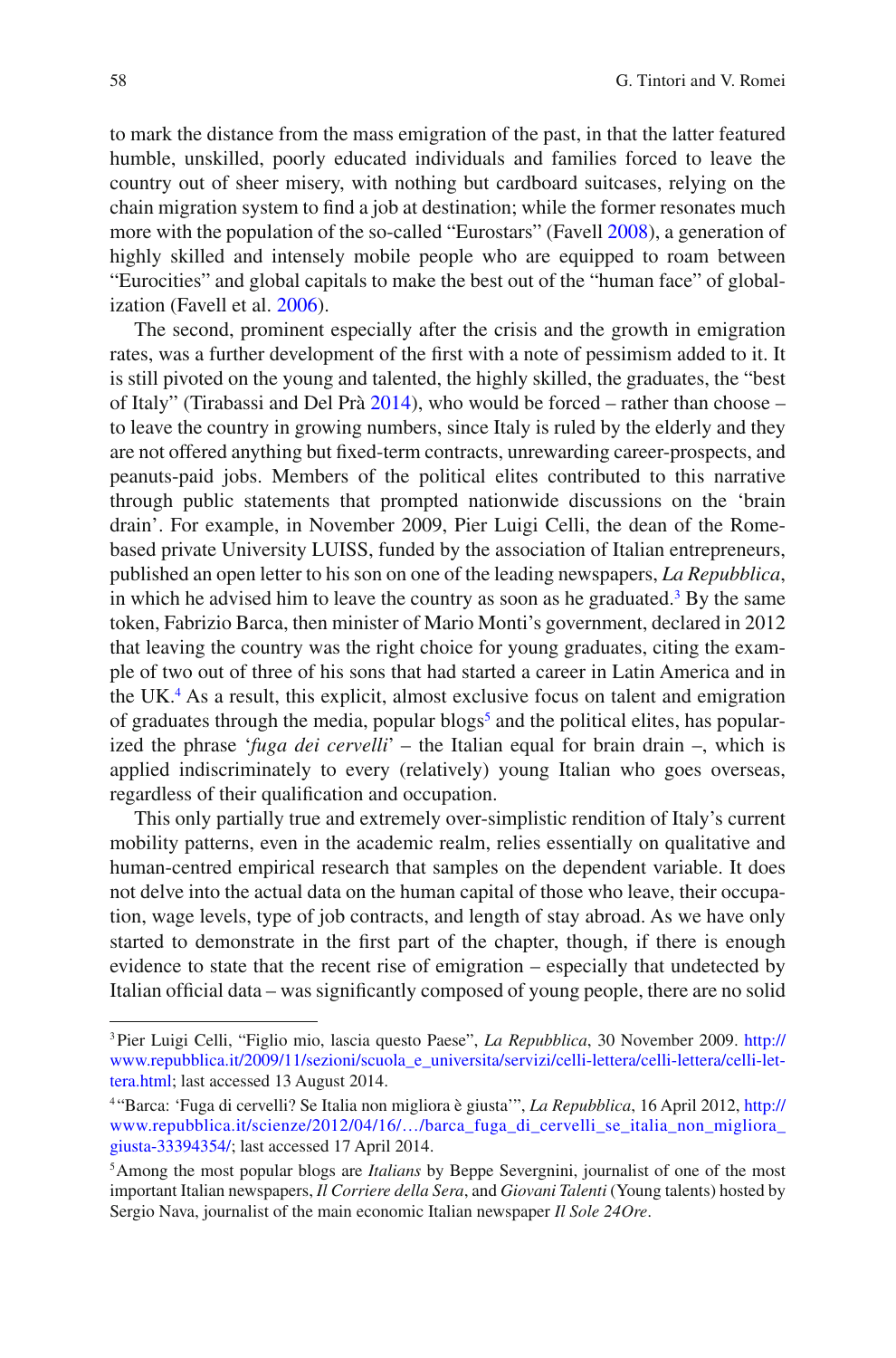proofs that they bring the 'brain' too with them, as they are not necessarily skilled or they don't necessarily end up working in highly-skilled sectors. In the next and final section, we will add a few more words on the issue, by looking at the data on the human capital of those who have left or might leave.

 Third discourse: the principal Italian daily newspapers, the liberal *La Repubblica* and the moderate *Il Corriere della Sera* , have joined the 'brain drain frenzy' and feature regular contributions, in their online versions especially, that spotlight the 'haemorrhage' of the best part of the population.<sup>6</sup> This kind of reportages has often been associated to the difficulties that Italy faces in integrating her immigrants. Probably an unintended outcome, the alarmed tones characterizing these discourses have led to a political climate where an 'Italians first' argument and an antiimmigrant backlash have become politically legitimate, even more so in the context of growing competition for jobs. Thus, not only the traditionally anti-immigrant campaigns of the Northern League are now recrudescing, but also the minister of the Interior, Angelino Alfano, member of the broad coalition government led by Matteo Renzi, recently declared that the government will not allow that even "a single immigrant take the job of an Italian citizen".<sup>7</sup>

## *4.2.2 Political Initiatives*

 The long-standing dynamism of the Italian state towards the 'Italians abroad', a phrase that indistinctly conflates both the emigrants and the descendants of former emigrants, makes it difficult to single out which policies and/or agencies have been developed as a reaction to the growth of outflows after the crisis. In addition, in the course of – even recent – history, a plethora of institutions have been in charge to deal with the 'Italians abroad'. In this section, we provide a first review of the measures undertaken since 2008. We examine whether there has been a shift in the contents and intensity of the governmental activities towards the emigrants, if these measures are dependable on the described public discourses that accompanied the recent outflows, and whether they are consistent with the available data on 'those who leave', Italy's economic situation and labour market.

 Since the 1990s, and even more intensely between 2000 and 2007, virtually all of the 20 Italian regional administrations passed legislative acts that reached out for their reference communities of 'Italians abroad'. Provisions encompassed a wide range of policies: social subsidies, vocational training and co-development projects, programmes aimed at facilitating 'co-ethnic' returns, cultural exchange trips, tourism, and so forth. After the crisis, a minority of experts and politicians, especially

<sup>6</sup> See, for example, the ad hoc created video-reportage format *Domicilio Londra* (Domicile: London) by *La Repubblica* :<http://video.repubblica.it/rubriche/domicilio-londra>

<sup>7</sup> "Alfano: 'Non accetteremo che un immigrato prenda il posto di un italiano', *La Repubblica* , 1 August 2014, [http://www.repubblica.it/politica/2014/08/01/news/alfano\\_-92937945/ ;](http://www.repubblica.it/politica/2014/08/01/news/alfano_-92937945/) last access 2 August 2014.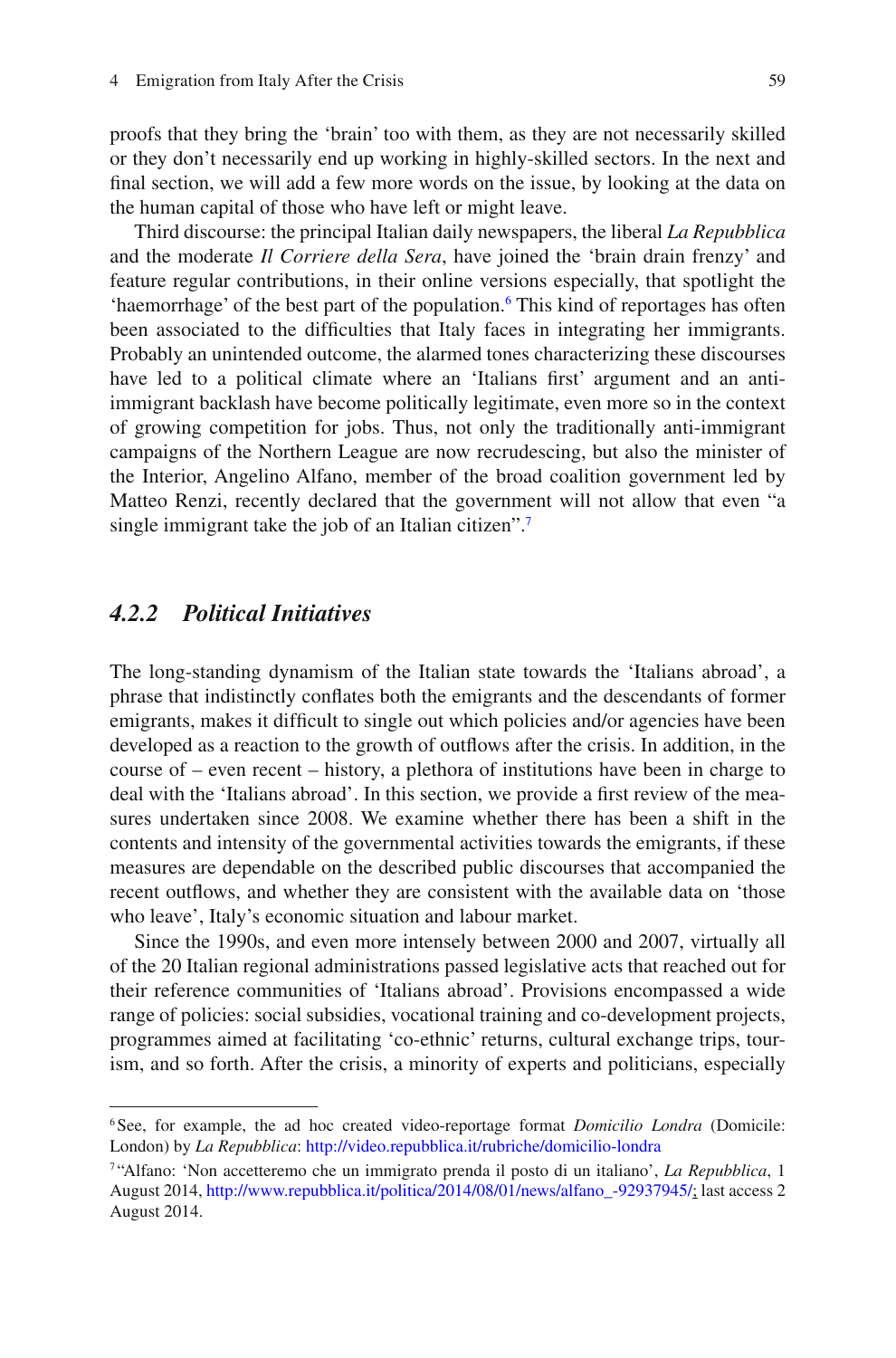those with an academic background, assuming a high degree of return or circularity of the current outflows have tried to frame the 'Italians abroad' question mainly as an opportunity and not necessarily as a problem, a potential occasion to further develop the labour force's human capital, improve the balance of trade and of payments, and a chance to transform the 'brain drain' into a 'brain return' (ISPI 2012). A more systematic study is still needed, but it seems that more recently the main efforts of both state-level agencies and local administrations have been directed, on the one hand, towards the establishment of ethnic business communities and, on the other, towards the return of individuals with improved human and social capital.

 As recently as 30 December 2010, the then Berlusconi's government approved a measure (Law 238) formally aimed at attracting EU skilled citizens to move and work in Italy. The law grants tax incentives to EU citizens born after 1969, who have been working or have graduated abroad but have resided for at least 2 years in Italy in the past. The incentives are accorded if they start new business activities in Italy or are hired permanently by an Italian employer. As a matter of fact, the law is primarily targeting Italian nationals, as an attempt to pave the way for the return of the skilled and young emigrants. In fact, the measure, which is advertised in Italian only, includes a series of ancillary privileges for Italian citizens alone, in terms of access to public housing and pension benefits. It also creates a privileged bureaucratic channel for the Italian applicants in order to speed up their procedures, through a collaboration between the Italian consulates and the agency *Italia Lavoro SpA* , created in 1997 and controlled by the Ministry of the Economy. Incidentally, these actions were undertaken concurrently with the adoption of policies that retrenched the social and economic rights of third country nationals regularly residing in Italy and made more demanding the procedures to get their residence permits renewed.

 The 2010 Law and the hegemonic narrative on the 'brain drain' became the foundation of ensuing actions taken both at the local and state level. The Umbria region has launched the programme 'Brain Back Umbria', which further develops its Regional Law 37 of 1997. The programme, financed mainly through the European Social Fund, focuses exclusively on former residents of the region living abroad. It grants tax incentives for new businesses and start-ups set up in the region, as well as seed money – 5000 Euros – for researchers.<sup>8</sup> Similarly, the municipality of Milan has launched the portal "Welcome Talent", in cooperation with the blog *Italents* and few local scholars. The programme, through the action called "Welcome Business", allocated 510,000 Euros to 'talented returnees' in order to start a new business in Milan. In 2012, under Monti's government, the Ministry of the Interior and the Ministry of Education activated the platform "Innovitalia" whose goal is to "maximise the impact of human capital" of the Italian "brains" abroad and "promote research and business opportunities" in partnership with the motherland.<sup>9</sup>

 These actions are certainly consistent with the hegemonic narratives concerning the current emigration, where both the governmental rhetoric and media reports

<sup>8</sup> <http://www.brainbackumbria.eu/index.php>last access 12 August 2014.

<sup>&</sup>lt;sup>9</sup>http://www.innovitalia.net/crowdforce/product/index.html last access 12 August 2014.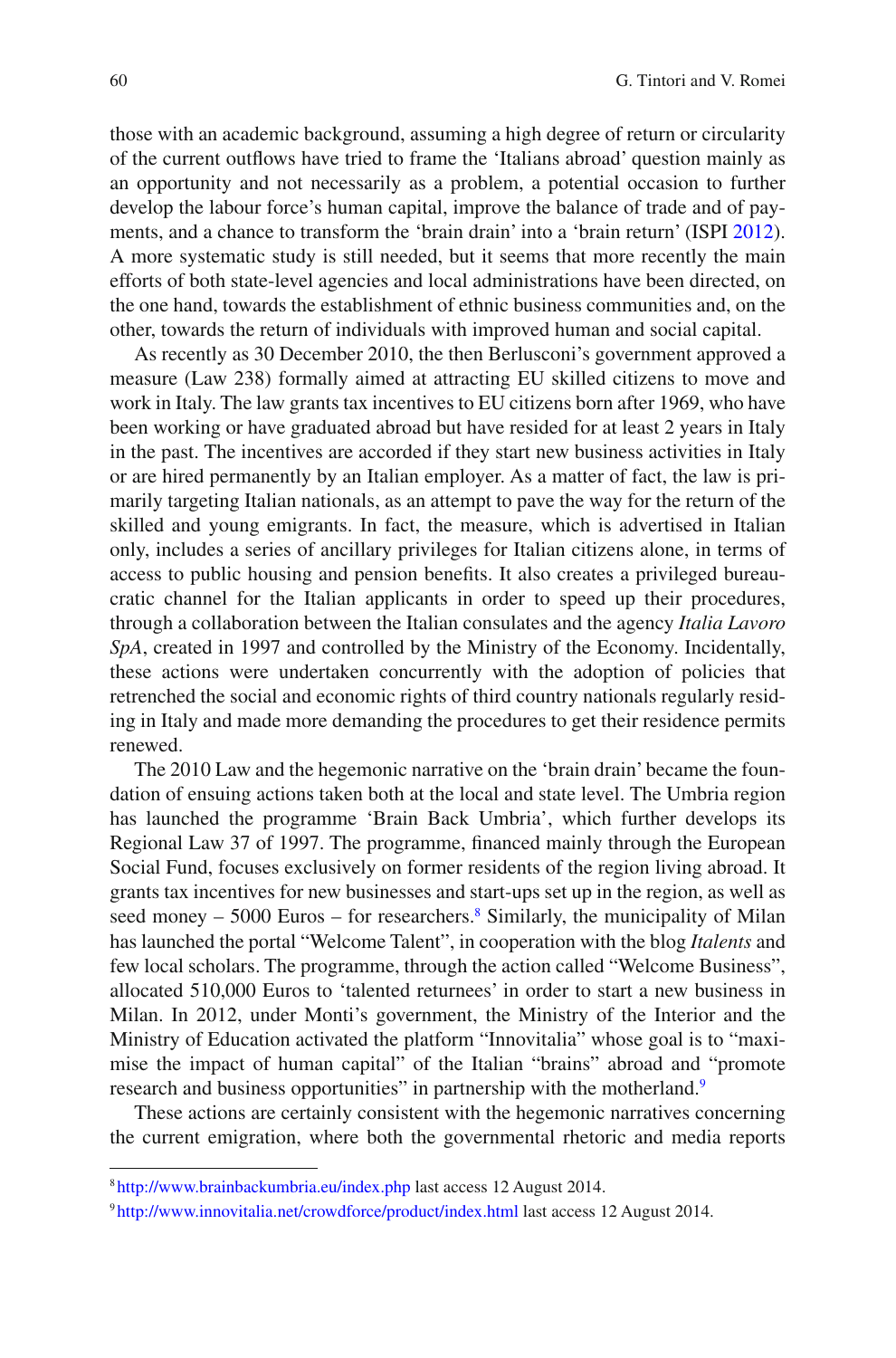insist on the presence of graduates. Yet, the available data show that the percentage of graduates, though on the increase, is by far a minority not only in the stock but also in the yearly emigrant population.

 In some respects, Italy presents all the prerequisites for suffering from a 'brain drain' issue. Education did not help much to avoid economic distress. Unemployment rates among those with a tertiary education were about 11.5 % of the young population (25–34 years old) in 2011, an even larger proportion than among those with secondary education (10.5 %) and not so smaller than the unemployment rate of those without education (14.8 %). In other countries, university degrees are much more rewarding in terms of employability. For example, in Germany youth unemployment rates drop from 20% among those with no qualification to 2.7% among those with a tertiary degree. France shows a similar gap  $(23\% \text{ vs. } 6\%)$  and even in Spain where unemployment rates are higher, earning a degree makes a decisive difference in the labour market (33% with no qualification vs.  $16\%$  among graduates) (OECD [2013a](#page-15-0)).

 On the other hand, comparative studies show that Italy does not export more graduates than other developed countries – in the EU, for example, Germany, France and the UK have higher percentages of graduates leaving the country – but has instead a problem of 'brain circulation', in that it is not able to attract significant numbers of educated foreigners (Franzoni et al. 2012; Beltrame [2007](#page-14-0)). The asymmetric treatment reserved to the 'Italians abroad' and third country nationals in the allocation of rights and access to incentives might play a decisive role here. In addition, Italy might not export many graduates as expected simply because, first, there are not so many and, second, they may not be necessarily fit to participate in the global labour market. Italy ranked second to last for tertiary educational attainment among all OECD countries – only Turkey had worse rates – regardless of whether the whole population was considered or only the youth cohort (25–34 years old) (OECD  $2013b$ ). By the same token, in 2013 Italy scored poorly, last place among 20 OECD countries, for percentage of adults (aged 16–65) who worked in skilled occupations during the previous 5 years (OECD [2013c](#page-15-0) : 442). Enrico Giovannini, then minister of Labour in Letta's government, commenting on these data, bitterly observed that the average poor human capital of most of the Italian young people made them simply unemployable, when it came to the demands of the international labour market.<sup>10</sup>

 Italian consulates have probably a better pulse of the kind of emigration that is taking place from Italy. Massimiliano Mazzanti, the Italian consul in London, confirmed that the UK is a booming destination for Italians looking for a job. Their profiles and qualifications vary extensively, but only a minority ends up working in the City or in highly skilled occupations. As a matter of fact, a growing number of scams have been reported, in which Italian newcomers are requested payment for

<sup>10 &</sup>quot;Giovannini su dati Ocse: 'Dimostrano che italiani poco occupabili'", *La Repubblica* , 9 October 2013, [http://www.repubblica.it/scuola/2013/10/09/news/giovannini\\_su\\_dati\\_ocse\\_dimostrano\\_](http://www.repubblica.it/scuola/2013/10/09/news/giovannini_su_dati_ocse_dimostrano_che_italiani_poco_occupabili-68246867/) [che\\_italiani\\_poco\\_occupabili-68246867/](http://www.repubblica.it/scuola/2013/10/09/news/giovannini_su_dati_ocse_dimostrano_che_italiani_poco_occupabili-68246867/) last access 12 August 2014.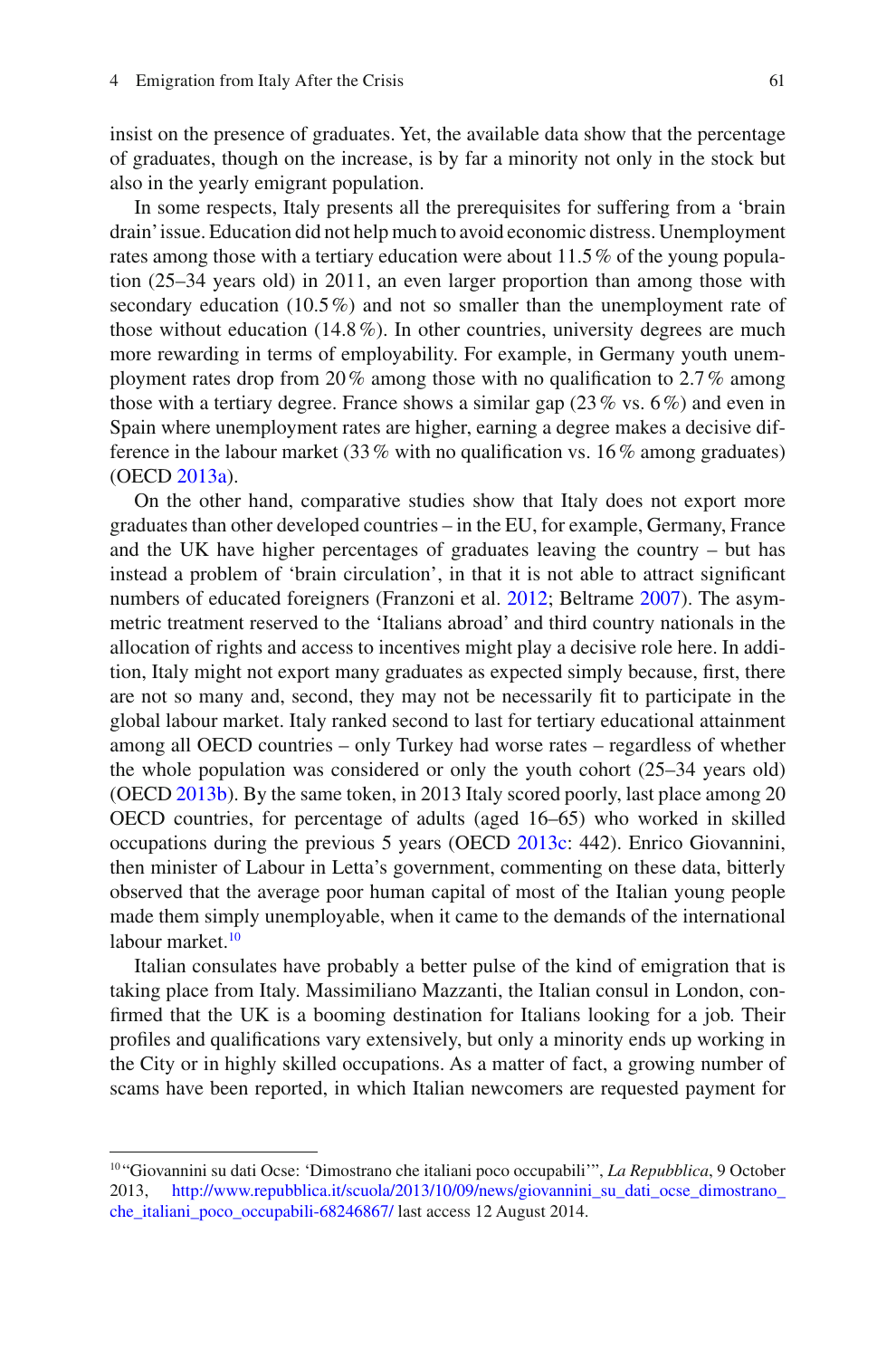accommodation and access to work by fellow citizens and locals $11 - a$  sort of historic recurrence of the ethnic-broker or *padrone* system that accompanied Italy's great emigration of the past. That is why the consulate, in January 2014, launched the "Primo Approdo" (First Landing) project, which offers a downloadable handbook as well as in person meetings with experts to provide young Italians with information on how the labour market, the educational, social, health and legal systems function in the UK. Even more recently, the Italian consulate in Melbourne has hosted a photographic exhibition at the local *Museo Italiano*, significantly titled *What I have to do/What I would like to do*, by Cristian Iotti. The exhibit witnesses the stories of many young Italians who have recently arrived in Australia and have adapted to all kind of occupations in order to make a living, while still pursuing their individual dream-job.

#### **4.3 Conclusion**

 There is a clear and growing trend of Italians emigrating from the country after the economic crisis. The figure on emigration of 2014, the highest since the mid-1970s, counts for 1.4 emigrants for every 1000 of the Italian population. As described in the first section of the chapter, numbers, composition, profile and duration of the most recent and current outflows from the country are still somehow uncertain. Yet, they are undoubtedly not comparable in size – both in absolute and relative numbers – with mass departures of the two waves of the historical great emigration. There are enough data to affirm that it is mostly the young to emigrate, as it is usually the case, but there is no solid evidence yet to assert that the majority are also highly-skilled or – educated. Partially, emigration of the young is due to the increased movements of people in a globally interconnected labour market. But the most likely explanations to account for the increase in the emigration rate after the crisis should be sought in the combined effect of two factors: the long period of sluggish or no growth of the economy since the 1990s, which has progressively impoverished the country's household incomes, and the latest labour market reforms, that between 2003, with the law n. 276 of 20 September, and 2012, with the law n. 92 of 8 June, – the so-called Biagi and Fornero Laws, respectively – have heavily deregulated the labour market and introduced flexibility. The reforms, in particular, have a direct responsibility in pushing young people out of the country, since they have aggravated the labour system's segmentation, in which a relevant part of Italy's workforce, with a majority of males and members of the older generations, holds hyper-protected life-long contracts, while a sizeable minority, virtually all of the new employed, has access almost exclusively to insecure, highly-flexible, low-paid jobs (Berton et al. [2012](#page-14-0); Simoni [2009](#page-15-0)). There where more detailed data on

<sup>11 &</sup>quot;Interview with Italian Consul in London, Massimiliano Mazzanti", *L* ' *ItaloEuropeo* , 21 February 2014, [http://www.italoeuropeo.com/interviews/1539-interview-with-italian-consul-in-london-massim](http://www.italoeuropeo.com/interviews/1539-interview-with-italian-consul-in-london-massimiliano-mazzanti)[iliano-mazzanti](http://www.italoeuropeo.com/interviews/1539-interview-with-italian-consul-in-london-massimiliano-mazzanti) last access 12 August 2014.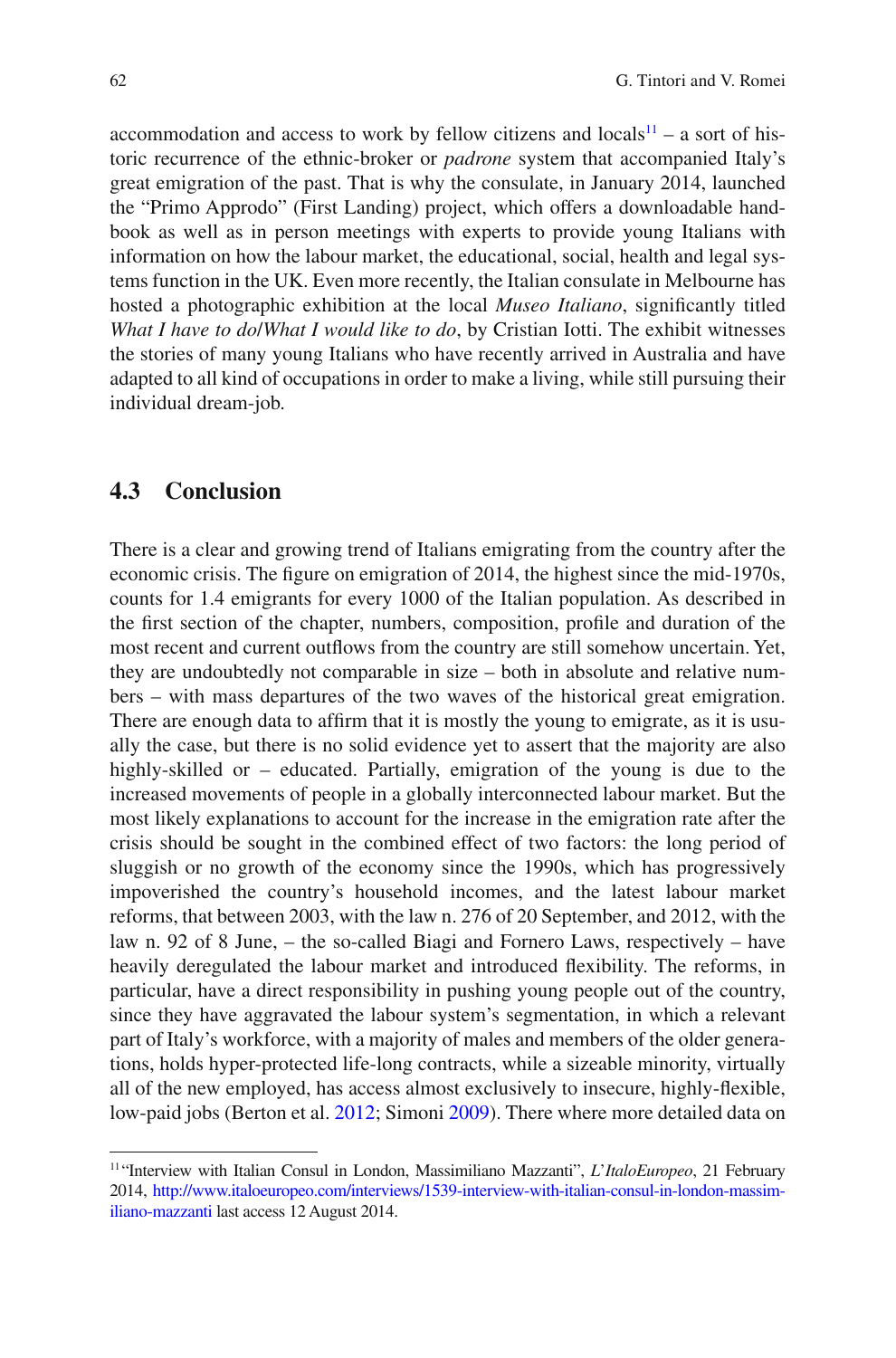<span id="page-14-0"></span>the occupation of current Italian emigrants are available and as testified by recent initiatives undertaken by the Italian consular authorities, the hegemonic narratives focussed on the 'brain drain' issue and the export of talents appear to be misleading. They should, at best, speak of 'brain waste'. In fact, on the national labour market front, Italy is not able to participate in the brain circulation system and attract a number of skilled immigrants sufficient to match the relatively average percentage of her graduates and PhDs that are leaving. It does not reward adequately the young and educated either, who are very often confined to unattractive careers, underpaid and underemployed. On the international labour market front, Italian adults lack the key skills to compete with their peers, constantly ranking in the last place in Europe in terms of foreign languages, numeracy and ICT proficiency (OECD 2013c). Despite these evidences, the public discourse on emigration has adopted quite alarmed tones, since it has focused primarily on the 'brain drain' issue. More worryingly, it has become a field where to display ethno-nationalist arguments and antiimmigrant backlash.

#### **References**

*Altreitalie* . (2011) Special Issue "Le nuove mobilità", 43.

- Ballestrero, M. V. (2012). Declinazioni di *flexicurity*. La riforma italiana e la deriva spagnola. *Lavoro e Diritto, 26* (3-4), 441–464.
- Beltrame, L. (2007) Realtà e retorica del *brain drain* in Italia. Stime statistiche, definizioni pubbliche e interventi politici. Trento, Università di Trento, Dipartimento di sociologia e ricerca sociale: *Quaderno 35* .
- Berton, F., Richiardi, M., & Sacchi, S. (2012). *The political economy of work security and flexibility. Italy in comparative perspective* . Bristol: The Policy Press.
- Carinci, M. T. (2012). Il rapporto di lavoro al tempo della crisi: modelli europei e *flexisecurity* "all'italiana" a confronto". *Giornale di diritto del lavoro e di relazioni industriali, 136* , 527–572.
- Choate, M. I. (2008). *Emigrant nation. The making of Italy abroad* . Cambridge, MA: Harvard University Press.
- Ciocca, P. (2007). *Ricchi per sempre? Una storia economica d'Italia (1796–2005)* . Turin: Bollati Boringhieri.
- Ciocca, P. (2010). La specificità italiana nella crisi in atto". *Moneta e Credito*, 63(249), 51–58.
- Cucchiarato, C. (2010). *Vivo altrove. Giovani e senza radici: gli emigranti italiani di oggi* . Milan: Bruno Mondadori.
- *Eurostat* . (2013). In 2012, a quarter of the population was at risk of poverty or social exclusion. *Newsrelease* 184/2013.
- *Eurostat* . (2015). EURO area unemployment rate at 11.4%. *Newsrelease* 20/2015.
- Favell, A. (2008). *Eurostars and Eurocities. Free movement and mobility in an integrating Europe* . Oxford: Blackwell Publishing.
- Favell, A., Smith, M. P., & Recchi, E. (Eds.). (2006). *The human face of global mobility: International higly skilled migration in Europe, North America and Asia Pacific. New* Brunswick: Transaction.
- Franzoni, C., Scellato, G., & Stephan, P. (2012). *Foreign born scientists: Mobility patterns for sixteen countries* (NBER Working Paper 18067).
- ISPI (Istituto per gli studi di Politica Internazionale) (Ed.). (2012). *La risorsa emigrazione gli italiani all'estero tra percorsi sociali e flussi economici, 1945–2012* (Report n. 60). Rome: Senato della Repubblica.